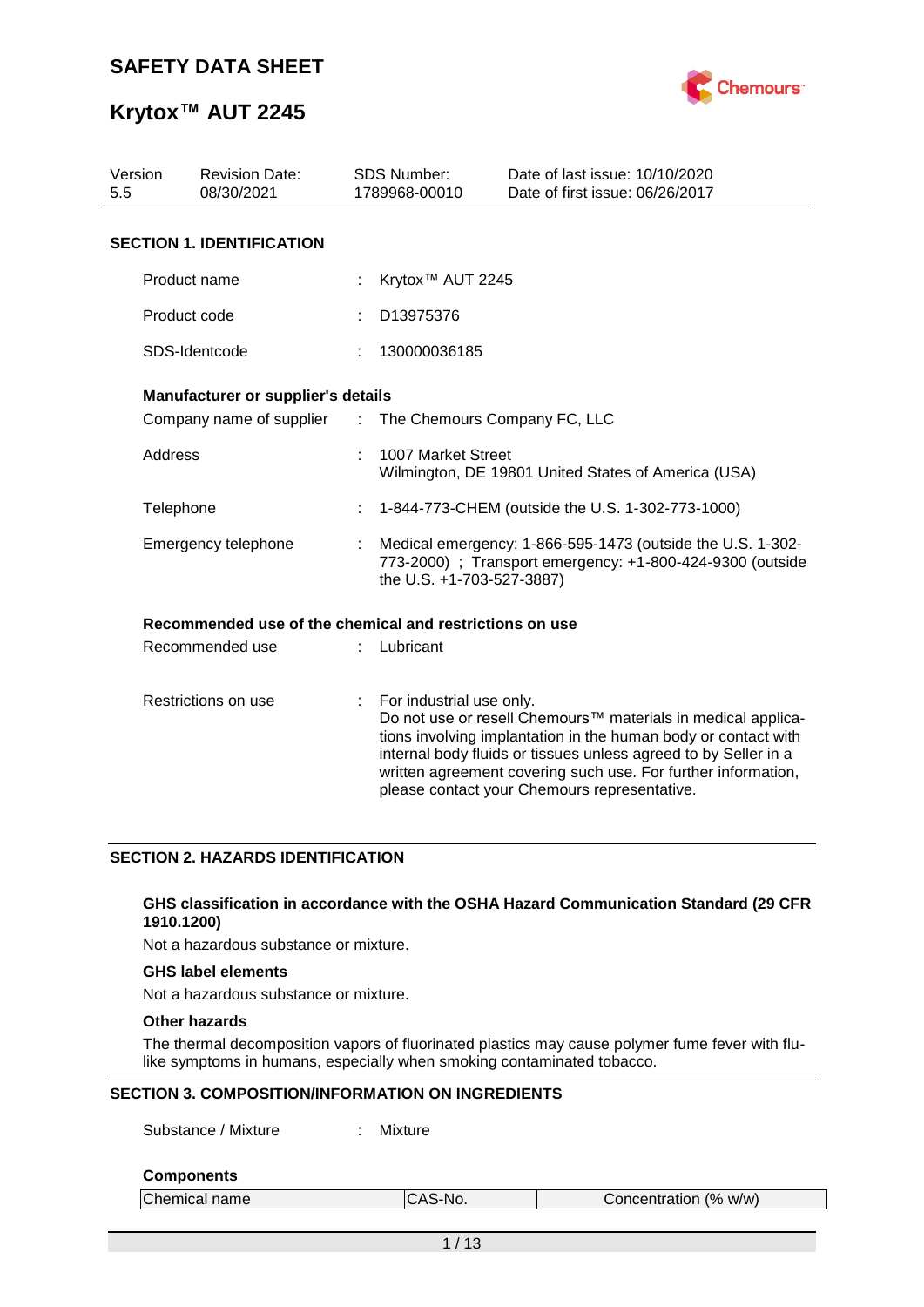

# **Krytox™ AUT 2245**

| Version<br>5.5                                                       | <b>Revision Date:</b><br>08/30/2021                    |   | <b>SDS Number:</b><br>1789968-00010                                                                                                                        | Date of last issue: 10/10/2020<br>Date of first issue: 06/26/2017                                  |
|----------------------------------------------------------------------|--------------------------------------------------------|---|------------------------------------------------------------------------------------------------------------------------------------------------------------|----------------------------------------------------------------------------------------------------|
| Sodium nitrite<br>Actual concentration is withheld as a trade secret |                                                        |   | 7632-00-0                                                                                                                                                  | $>= 1 - 5$                                                                                         |
|                                                                      | <b>SECTION 4. FIRST AID MEASURES</b>                   |   |                                                                                                                                                            |                                                                                                    |
|                                                                      | If inhaled                                             | t | If inhaled, remove to fresh air.<br>Get medical attention if symptoms occur.                                                                               |                                                                                                    |
|                                                                      | In case of skin contact                                |   | Wash with water and soap as a precaution.<br>Get medical attention if symptoms occur.                                                                      |                                                                                                    |
|                                                                      | In case of eye contact                                 |   | : Flush eyes with water as a precaution.                                                                                                                   | Get medical attention if irritation develops and persists.                                         |
|                                                                      | If swallowed                                           |   | If swallowed, DO NOT induce vomiting.<br>Get medical attention if symptoms occur.<br>Rinse mouth thoroughly with water.                                    |                                                                                                    |
| delayed                                                              | Most important symptoms<br>and effects, both acute and | ÷ | Inhalation may provoke the following symptoms:<br>Irritation<br>Lung edema<br><b>Blurred vision</b><br>Discomfort<br>Lachrymation<br>Irritation<br>Redness | Eye contact may provoke the following symptoms<br>Skin contact may provoke the following symptoms: |
|                                                                      | Protection of first-aiders                             |   |                                                                                                                                                            | No special precautions are necessary for first aid responders.                                     |
|                                                                      | Notes to physician                                     |   | Treat symptomatically and supportively.                                                                                                                    |                                                                                                    |

# **SECTION 5. FIRE-FIGHTING MEASURES**

| Suitable extinguishing media :           |    | Not applicable<br>Will not burn                                                                                                                                         |
|------------------------------------------|----|-------------------------------------------------------------------------------------------------------------------------------------------------------------------------|
| Unsuitable extinguishing<br>media        | ÷. | Not applicable<br>Will not burn                                                                                                                                         |
| Specific hazards during fire<br>fighting | ÷. | Exposure to combustion products may be a hazard to health.                                                                                                              |
| Hazardous combustion prod- :<br>ucts     |    | Hydrogen fluoride<br>carbonyl fluoride<br>potentially toxic fluorinated compounds<br>aerosolized particulates<br>Carbon oxides<br>Nitrogen oxides (NOx)<br>Metal oxides |
| Specific extinguishing meth-             | ÷. | Use extinguishing measures that are appropriate to local cir-                                                                                                           |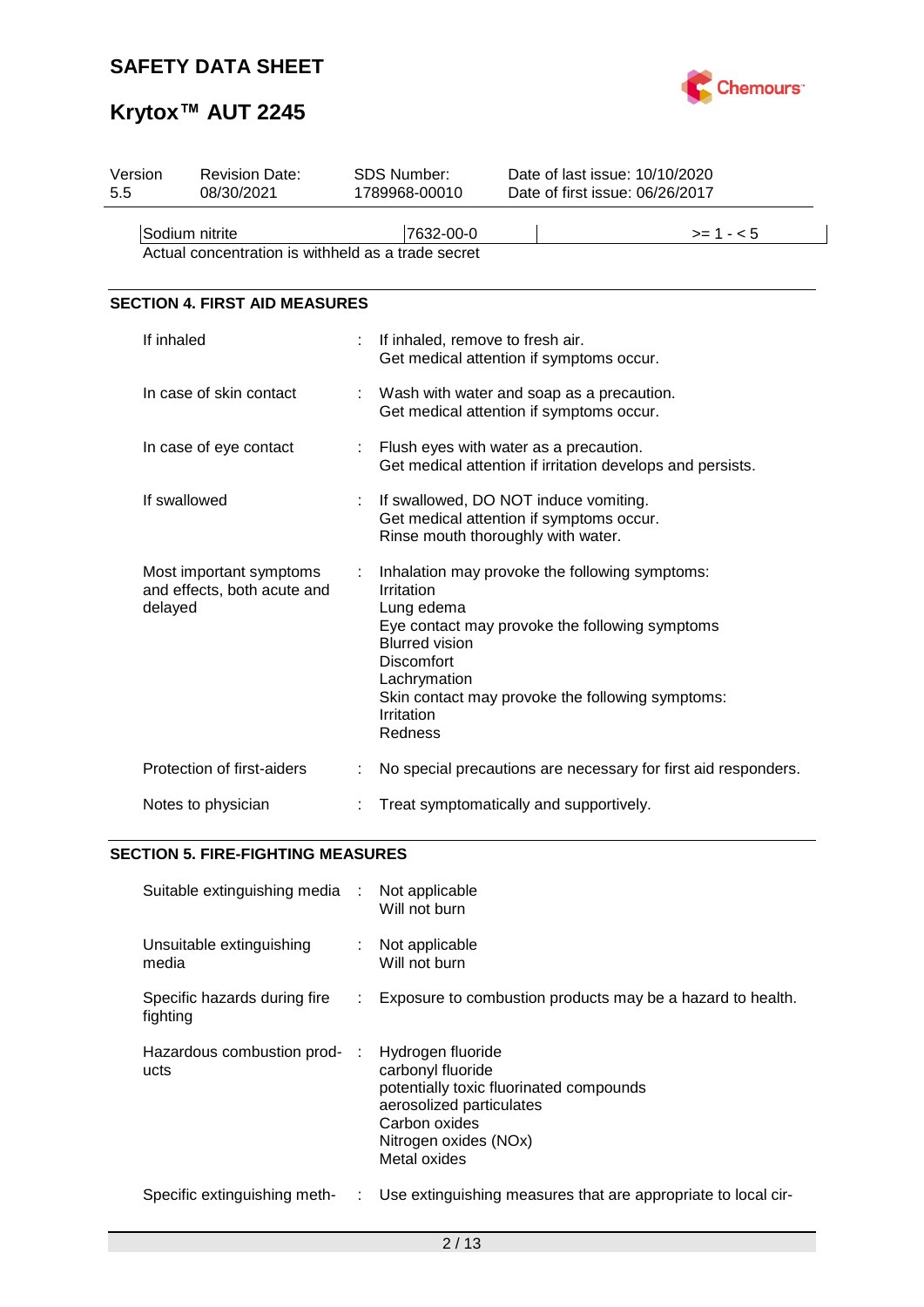

# **Krytox™ AUT 2245**

| Version<br>5.5                                    | <b>Revision Date:</b><br>08/30/2021                                             |   | <b>SDS Number:</b><br>1789968-00010                                                                             | Date of last issue: 10/10/2020<br>Date of first issue: 06/26/2017                                                                                                                                                                                                                                                                                                                                                                                                                                                                                                                                                        |  |  |  |
|---------------------------------------------------|---------------------------------------------------------------------------------|---|-----------------------------------------------------------------------------------------------------------------|--------------------------------------------------------------------------------------------------------------------------------------------------------------------------------------------------------------------------------------------------------------------------------------------------------------------------------------------------------------------------------------------------------------------------------------------------------------------------------------------------------------------------------------------------------------------------------------------------------------------------|--|--|--|
| ods                                               |                                                                                 |   | SO.<br>Evacuate area.                                                                                           | cumstances and the surrounding environment.<br>Use water spray to cool unopened containers.<br>Remove undamaged containers from fire area if it is safe to do                                                                                                                                                                                                                                                                                                                                                                                                                                                            |  |  |  |
| Special protective equipment<br>for fire-fighters |                                                                                 |   | Wear self-contained breathing apparatus for firefighting if<br>necessary.<br>Use personal protective equipment. |                                                                                                                                                                                                                                                                                                                                                                                                                                                                                                                                                                                                                          |  |  |  |
|                                                   | <b>SECTION 6. ACCIDENTAL RELEASE MEASURES</b>                                   |   |                                                                                                                 |                                                                                                                                                                                                                                                                                                                                                                                                                                                                                                                                                                                                                          |  |  |  |
|                                                   | Personal precautions, protec- :<br>tive equipment and emer-<br>gency procedures |   |                                                                                                                 | Follow safe handling advice (see section 7) and personal pro-<br>tective equipment recommendations (see section 8).                                                                                                                                                                                                                                                                                                                                                                                                                                                                                                      |  |  |  |
|                                                   | Environmental precautions                                                       | ÷ | Avoid release to the environment.<br>cannot be contained.                                                       | Prevent further leakage or spillage if safe to do so.<br>Retain and dispose of contaminated wash water.<br>Local authorities should be advised if significant spillages                                                                                                                                                                                                                                                                                                                                                                                                                                                  |  |  |  |
|                                                   | Methods and materials for<br>containment and cleaning up                        |   | bent.<br>which regulations are applicable.                                                                      | Soak up with inert absorbent material.<br>For large spills, provide diking or other appropriate contain-<br>ment to keep material from spreading. If diked material can be<br>pumped, store recovered material in appropriate container.<br>Clean up remaining materials from spill with suitable absor-<br>Local or national regulations may apply to releases and dispo-<br>sal of this material, as well as those materials and items em-<br>ployed in the cleanup of releases. You will need to determine<br>Sections 13 and 15 of this SDS provide information regarding<br>certain local or national requirements. |  |  |  |

# **SECTION 7. HANDLING AND STORAGE**

| Technical measures          | : See Engineering measures under EXPOSURE<br>CONTROLS/PERSONAL PROTECTION section.                                                                                                                                           |
|-----------------------------|------------------------------------------------------------------------------------------------------------------------------------------------------------------------------------------------------------------------------|
| Local/Total ventilation     | Use only with adequate ventilation.                                                                                                                                                                                          |
| Advice on safe handling     | : Handle in accordance with good industrial hygiene and safety<br>practice, based on the results of the workplace exposure as-<br>sessment<br>Take care to prevent spills, waste and minimize release to the<br>environment. |
| Conditions for safe storage | : Keep in properly labeled containers.<br>Store in accordance with the particular national regulations.                                                                                                                      |
| Materials to avoid          | No special restrictions on storage with other products.                                                                                                                                                                      |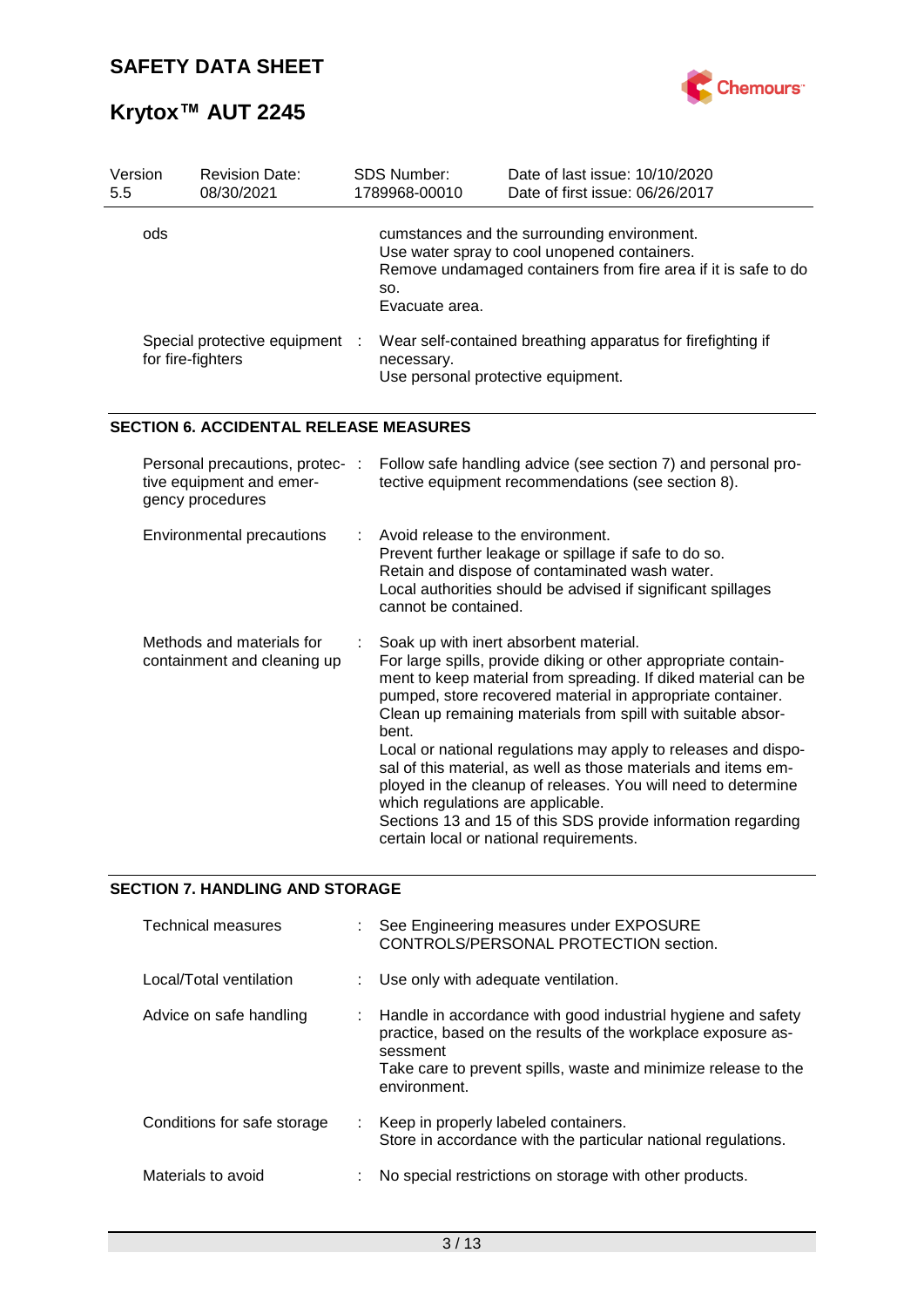

# **Krytox™ AUT 2245**

| Version       | <b>Revision Date:</b>        | SDS Number:   | Date of last issue: 10/10/2020                        |
|---------------|------------------------------|---------------|-------------------------------------------------------|
| 5.5           | 08/30/2021                   | 1789968-00010 | Date of first issue: 06/26/2017                       |
| age stability | Further information on stor- |               | : No decomposition if stored and applied as directed. |

# **SECTION 8. EXPOSURE CONTROLS/PERSONAL PROTECTION**

# **Ingredients with workplace control parameters**

Contains no substances with occupational exposure limit values.

### **Occupational exposure limits of decomposition products**

| Components          | CAS-No.   | Value type<br>(Form of<br>exposure) | Control parame-<br>ters / Permissible<br>concentration | <b>Basis</b>     |
|---------------------|-----------|-------------------------------------|--------------------------------------------------------|------------------|
| Hydrofluoric acid   | 7664-39-3 | <b>TWA</b>                          | $0.5$ ppm<br>(Fluorine)                                | <b>ACGIH</b>     |
|                     |           | $\mathsf{C}$                        | 2 ppm<br>(Fluorine)                                    | <b>ACGIH</b>     |
|                     |           | $\mathsf{C}$                        | 6 ppm<br>$5$ mg/m $3$                                  | <b>NIOSH REL</b> |
|                     |           | <b>TWA</b>                          | 3 ppm<br>$2.5 \text{ mg/m}^3$                          | <b>NIOSH REL</b> |
|                     |           | <b>TWA</b>                          | 3 ppm                                                  | OSHA Z-2         |
| Carbonyl difluoride | 353-50-4  | <b>TWA</b>                          | 2 ppm                                                  | <b>ACGIH</b>     |
|                     |           | <b>STEL</b>                         | 5 ppm                                                  | <b>ACGIH</b>     |
|                     |           | <b>TWA</b>                          | 2 ppm<br>$5 \text{ mg/m}^3$                            | <b>NIOSH REL</b> |
|                     |           | <b>ST</b>                           | 5 ppm<br>$15$ mg/m <sup>3</sup>                        | <b>NIOSH REL</b> |
| Carbon dioxide      | 124-38-9  | <b>TWA</b>                          | 5,000 ppm                                              | <b>ACGIH</b>     |
|                     |           | <b>STEL</b>                         | 30,000 ppm                                             | <b>ACGIH</b>     |
|                     |           | <b>TWA</b>                          | $5,000$ ppm<br>$9,000$ mg/m <sup>3</sup>               | <b>NIOSH REL</b> |
|                     |           | <b>ST</b>                           | 30,000 ppm<br>54,000 mg/m <sup>3</sup>                 | <b>NIOSH REL</b> |
|                     |           | <b>TWA</b>                          | 5,000 ppm<br>$9,000$ mg/m <sup>3</sup>                 | OSHA Z-1         |
| Carbon monoxide     | 630-08-0  | <b>TWA</b>                          | 25 ppm                                                 | <b>ACGIH</b>     |
|                     |           | <b>TWA</b>                          | 35 ppm<br>40 mg/m <sup>3</sup>                         | <b>NIOSH REL</b> |
|                     |           | $\mathsf{C}$                        | 200 ppm<br>229 mg/m <sup>3</sup>                       | <b>NIOSH REL</b> |
|                     |           | <b>TWA</b>                          | 50 ppm<br>55 mg/m <sup>3</sup>                         | OSHA Z-1         |

**Engineering measures** : Processing may form hazardous compounds (see section 10).

> Ensure adequate ventilation, especially in confined areas. Minimize workplace exposure concentrations.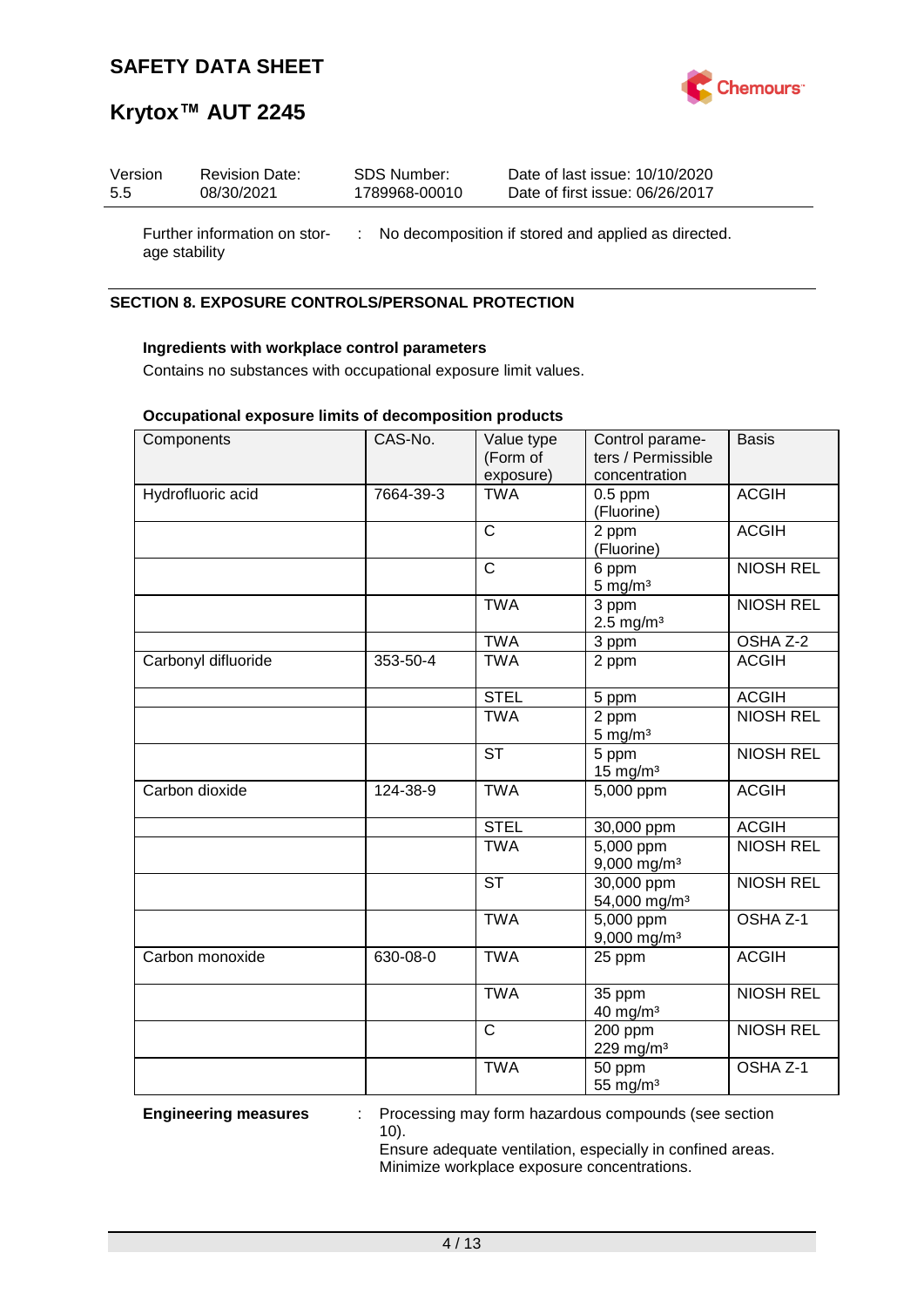

# **Krytox™ AUT 2245**

| Version<br>5.5 | <b>Revision Date:</b><br>08/30/2021 | <b>SDS Number:</b><br>1789968-00010 | Date of last issue: 10/10/2020<br>Date of first issue: 06/26/2017                                                                                                                                                                                                                                                                                                                                                                                                                                                                                                                                                                                                                         |
|----------------|-------------------------------------|-------------------------------------|-------------------------------------------------------------------------------------------------------------------------------------------------------------------------------------------------------------------------------------------------------------------------------------------------------------------------------------------------------------------------------------------------------------------------------------------------------------------------------------------------------------------------------------------------------------------------------------------------------------------------------------------------------------------------------------------|
|                | Personal protective equipment       |                                     |                                                                                                                                                                                                                                                                                                                                                                                                                                                                                                                                                                                                                                                                                           |
|                | Respiratory protection              | protection.                         | General and local exhaust ventilation is recommended to<br>maintain vapor exposures below recommended limits. Where<br>concentrations are above recommended limits or are<br>unknown, appropriate respiratory protection should be worn.<br>Follow OSHA respirator regulations (29 CFR 1910.134) and<br>use NIOSH/MSHA approved respirators. Protection provided<br>by air purifying respirators against exposure to any hazar-<br>dous chemical is limited. Use a positive pressure air supplied<br>respirator if there is any potential for uncontrolled release,<br>exposure levels are unknown, or any other circumstance<br>where air purifying respirators may not provide adequate |
|                | Hand protection                     |                                     |                                                                                                                                                                                                                                                                                                                                                                                                                                                                                                                                                                                                                                                                                           |
|                | Remarks                             |                                     | Wash hands before breaks and at the end of workday.                                                                                                                                                                                                                                                                                                                                                                                                                                                                                                                                                                                                                                       |
|                | Eye protection                      | Safety glasses                      | Wear the following personal protective equipment:                                                                                                                                                                                                                                                                                                                                                                                                                                                                                                                                                                                                                                         |
|                | Skin and body protection            |                                     | Skin should be washed after contact.                                                                                                                                                                                                                                                                                                                                                                                                                                                                                                                                                                                                                                                      |
|                | Hygiene measures                    | king place.                         | If exposure to chemical is likely during typical use, provide<br>eye flushing systems and safety showers close to the wor-<br>When using do not eat, drink or smoke.<br>Wash contaminated clothing before re-use.                                                                                                                                                                                                                                                                                                                                                                                                                                                                         |

# **SECTION 9. PHYSICAL AND CHEMICAL PROPERTIES**

| Appearance                                                     | t.  | Grease            |
|----------------------------------------------------------------|-----|-------------------|
| Color                                                          | t.  | white             |
| Odor                                                           |     | odorless          |
| <b>Odor Threshold</b>                                          | × 1 | No data available |
| рH                                                             |     | : 7               |
| Melting point/freezing point                                   |     | : 608 °F / 320 °C |
| Initial boiling point and boiling : No data available<br>range |     |                   |
| Flash point                                                    | t.  | Not applicable    |
| Evaporation rate                                               | t.  | Not applicable    |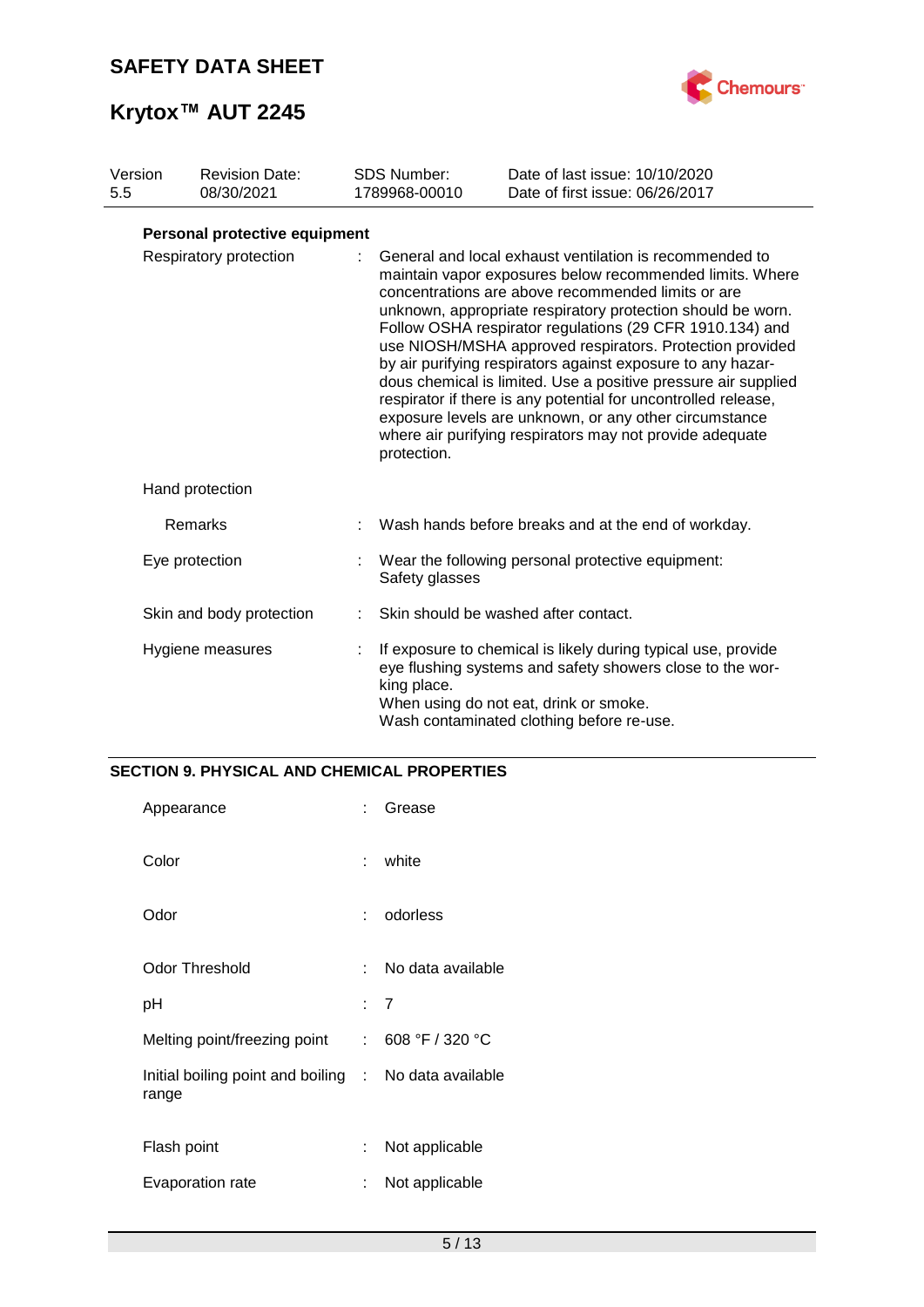

# **Krytox™ AUT 2245**

| 5.5 | Version<br><b>Revision Date:</b><br>08/30/2021      |                             | SDS Number:<br>1789968-00010 | Date of last issue: 10/10/2020<br>Date of first issue: 06/26/2017 |
|-----|-----------------------------------------------------|-----------------------------|------------------------------|-------------------------------------------------------------------|
|     | Flammability (solid, gas)                           | $\mathcal{L}^{\mathcal{L}}$ | Will not burn                |                                                                   |
|     | Upper explosion limit / Upper<br>flammability limit | $\mathbb{C}^{\times}$       | No data available            |                                                                   |
|     | Lower explosion limit / Lower<br>flammability limit | $\ddot{\phantom{a}}$        | No data available            |                                                                   |
|     | Vapor pressure                                      |                             | Not applicable               |                                                                   |
|     | Relative vapor density                              |                             | Not applicable               |                                                                   |
|     | Relative density                                    |                             | 1.89 - 1.93 (75 °F / 24 °C)  |                                                                   |
|     | Solubility(ies)<br>Water solubility                 |                             | insoluble                    |                                                                   |
|     | Partition coefficient: n-<br>octanol/water          |                             | Not applicable               |                                                                   |
|     | Autoignition temperature                            | ÷                           | No data available            |                                                                   |
|     | Decomposition temperature                           | ÷                           | 608 °F / 320 °C              |                                                                   |
|     | Viscosity<br>Viscosity, kinematic                   |                             | Not applicable               |                                                                   |
|     | <b>Explosive properties</b>                         |                             | Not explosive                |                                                                   |
|     | Oxidizing properties                                |                             |                              | The substance or mixture is not classified as oxidizing.          |
|     | Particle size                                       |                             | No data available            |                                                                   |

# **SECTION 10. STABILITY AND REACTIVITY**

| Hazardous decomposition products        |    |                                                                                |  |
|-----------------------------------------|----|--------------------------------------------------------------------------------|--|
| Incompatible materials                  | ÷. | None.                                                                          |  |
| Conditions to avoid                     |    | None known.                                                                    |  |
| Possibility of hazardous reac-<br>tions |    | : Hazardous decomposition products will be formed at elevated<br>temperatures. |  |
| Chemical stability                      |    | Stable under normal conditions.                                                |  |
| Reactivity                              | t. | Not classified as a reactivity hazard.                                         |  |

| . |                     |
|---|---------------------|
|   | : Hydrofluoric acid |
|   | Carbonyl difluoride |
|   | Carbon dioxide      |
|   | Carbon monoxide     |
|   |                     |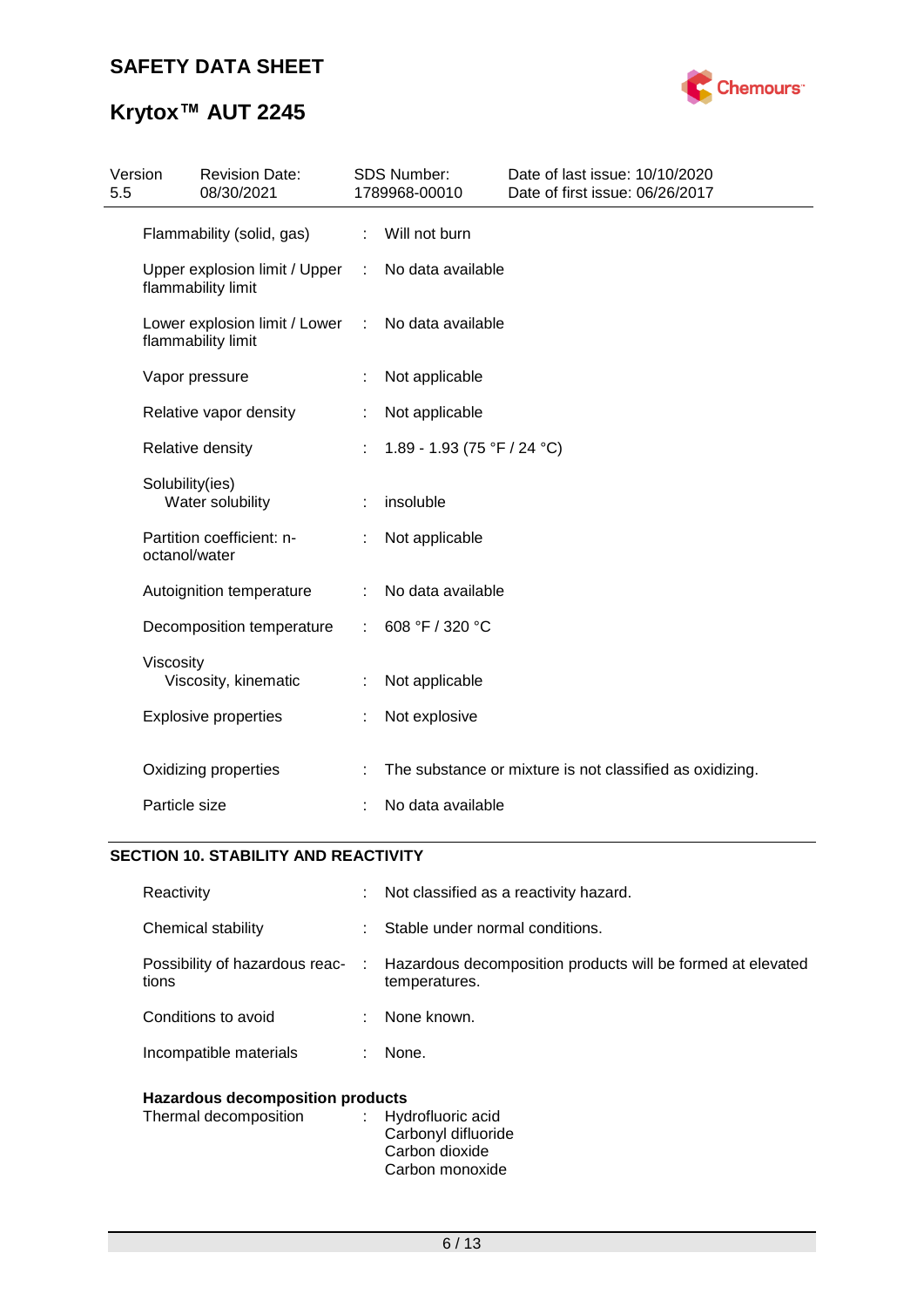

# **Krytox™ AUT 2245**

| Version<br>5.5 | <b>Revision Date:</b><br>08/30/2021                                     | <b>SDS Number:</b><br>1789968-00010                                            | Date of last issue: 10/10/2020<br>Date of first issue: 06/26/2017 |
|----------------|-------------------------------------------------------------------------|--------------------------------------------------------------------------------|-------------------------------------------------------------------|
|                |                                                                         |                                                                                |                                                                   |
|                | <b>SECTION 11. TOXICOLOGICAL INFORMATION</b>                            |                                                                                |                                                                   |
| Ingestion      | Information on likely routes of exposure<br>Skin contact<br>Eye contact |                                                                                |                                                                   |
|                | <b>Acute toxicity</b>                                                   |                                                                                |                                                                   |
|                | Not classified based on available information.                          |                                                                                |                                                                   |
| Product:       |                                                                         |                                                                                |                                                                   |
|                | Acute oral toxicity                                                     | icity                                                                          | Assessment: The substance or mixture has no acute oral tox-       |
|                | Acute inhalation toxicity                                               | Exposure time: 4 h<br>Test atmosphere: dust/mist<br>Method: Calculation method | Acute toxicity estimate: > 200 mg/l                               |
|                | Components:                                                             |                                                                                |                                                                   |
|                | Sodium nitrite:                                                         |                                                                                |                                                                   |
|                | Acute oral toxicity                                                     | LD50 (Rat): 180 mg/kg                                                          |                                                                   |
|                | Acute inhalation toxicity                                               | LC50 (Rat): 5.5 mg/l<br>Exposure time: 4 h<br>Test atmosphere: dust/mist       |                                                                   |
|                | <b>Skin corrosion/irritation</b>                                        |                                                                                |                                                                   |
|                | Not classified based on available information.                          |                                                                                |                                                                   |
|                |                                                                         |                                                                                |                                                                   |

## **Components:**

# **Sodium nitrite:**

| Species | : Rabbit                        |
|---------|---------------------------------|
| Method  | : OECD Test Guideline 404       |
| Result  | $\therefore$ No skin irritation |

### **Serious eye damage/eye irritation**

Not classified based on available information.

# **Components:**

#### **Sodium nitrite:**

| <b>Species</b> | : Rabbit                                       |
|----------------|------------------------------------------------|
| Result         | : Irritation to eyes, reversing within 21 days |
| Method         | : OECD Test Guideline 405                      |

# **Respiratory or skin sensitization**

## **Skin sensitization**

Not classified based on available information.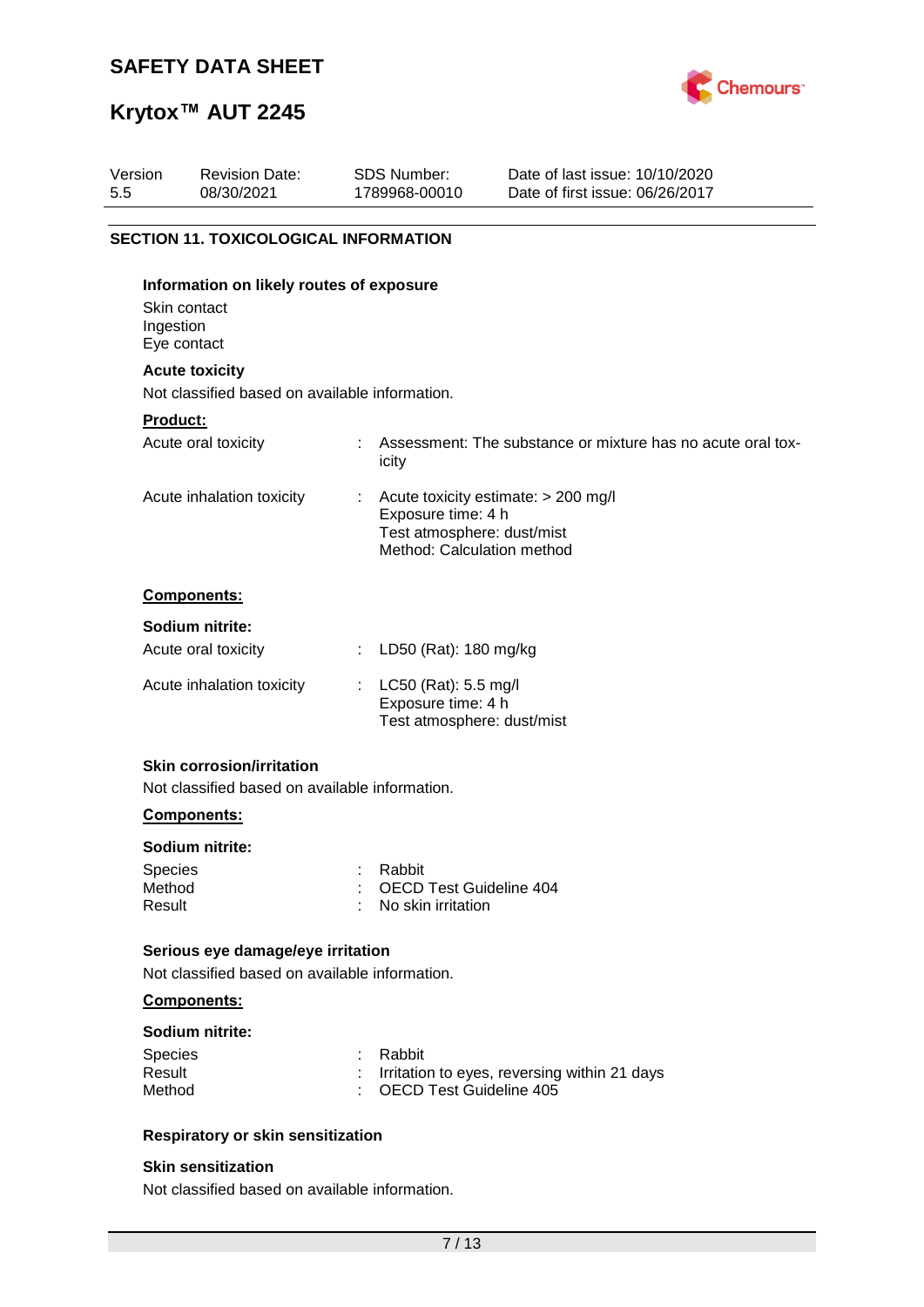

# **Krytox™ AUT 2245**

| Version<br>5.5    | <b>Revision Date:</b><br>08/30/2021                                                |  | <b>SDS Number:</b><br>1789968-00010                      | Date of last issue: 10/10/2020<br>Date of first issue: 06/26/2017                                                                           |  |  |  |  |  |
|-------------------|------------------------------------------------------------------------------------|--|----------------------------------------------------------|---------------------------------------------------------------------------------------------------------------------------------------------|--|--|--|--|--|
|                   | <b>Respiratory sensitization</b><br>Not classified based on available information. |  |                                                          |                                                                                                                                             |  |  |  |  |  |
|                   | <b>Germ cell mutagenicity</b><br>Not classified based on available information.    |  |                                                          |                                                                                                                                             |  |  |  |  |  |
|                   | Components:                                                                        |  |                                                          |                                                                                                                                             |  |  |  |  |  |
|                   | Sodium nitrite:<br>Genotoxicity in vitro                                           |  | Result: positive                                         | Test Type: Bacterial reverse mutation assay (AMES)                                                                                          |  |  |  |  |  |
|                   |                                                                                    |  | Result: positive                                         | Test Type: In vitro mammalian cell gene mutation test                                                                                       |  |  |  |  |  |
|                   | Genotoxicity in vivo                                                               |  | cytogenetic assay)<br>Species: Mouse<br>Result: negative | Test Type: Mammalian erythrocyte micronucleus test (in vivo<br>Application Route: Intraperitoneal injection                                 |  |  |  |  |  |
|                   |                                                                                    |  | cytogenetic assay)<br>Species: Rat<br>Result: negative   | Test Type: Mammalian erythrocyte micronucleus test (in vivo<br>Application Route: Intraperitoneal injection                                 |  |  |  |  |  |
|                   | Carcinogenicity<br>Not classified based on available information.<br>Components:   |  |                                                          |                                                                                                                                             |  |  |  |  |  |
|                   | Sodium nitrite:                                                                    |  |                                                          |                                                                                                                                             |  |  |  |  |  |
| Species<br>Result | <b>Application Route</b><br>Exposure time                                          |  | Rat<br>Ingestion<br>2 Years<br>negative                  |                                                                                                                                             |  |  |  |  |  |
| <b>IARC</b>       | Sodium nitrite                                                                     |  | Group 2A: Probably carcinogenic to humans                | 7632-00-0<br>(nitrite (ingested) under conditions that result in endogenous nitrosation)                                                    |  |  |  |  |  |
| <b>OSHA</b>       |                                                                                    |  | on OSHA's list of regulated carcinogens.                 | No component of this product present at levels greater than or equal to 0.1% is                                                             |  |  |  |  |  |
| <b>NTP</b>        |                                                                                    |  |                                                          | No ingredient of this product present at levels greater than or equal to 0.1% is<br>identified as a known or anticipated carcinogen by NTP. |  |  |  |  |  |
|                   | <b>Reproductive toxicity</b><br>Not classified based on available information.     |  |                                                          |                                                                                                                                             |  |  |  |  |  |
|                   | Components:                                                                        |  |                                                          |                                                                                                                                             |  |  |  |  |  |
|                   | Sodium nitrite:<br>Effects on fertility                                            |  |                                                          | Test Type: Two-generation reproduction toxicity study                                                                                       |  |  |  |  |  |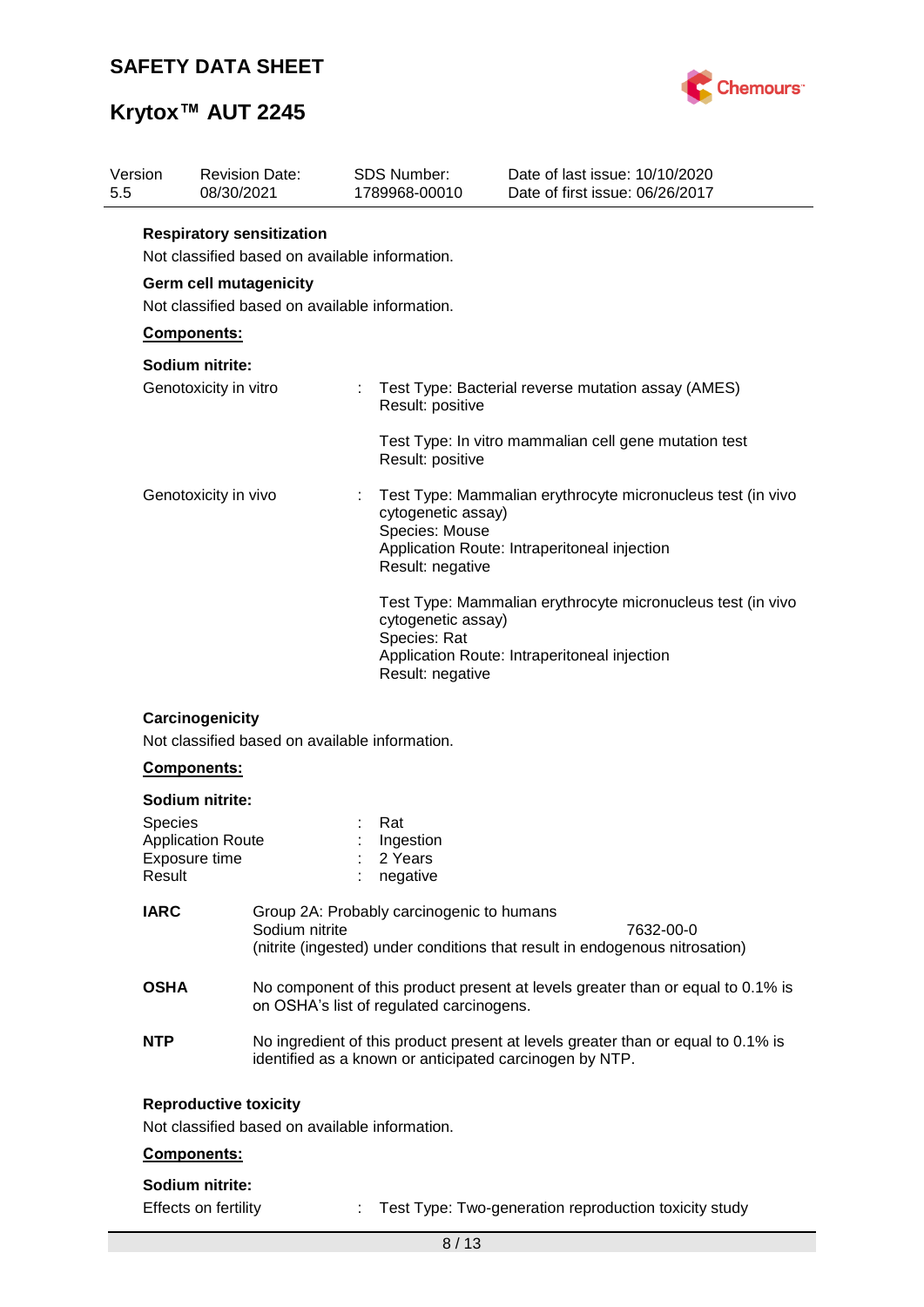# **Krytox™ AUT 2245**



| Version<br>5.5 |                              | <b>Revision Date:</b><br>08/30/2021            |  | <b>SDS Number:</b><br>1789968-00010                                | Date of last issue: 10/10/2020<br>Date of first issue: 06/26/2017 |
|----------------|------------------------------|------------------------------------------------|--|--------------------------------------------------------------------|-------------------------------------------------------------------|
|                |                              |                                                |  | Species: Mouse<br>Application Route: Ingestion<br>Result: negative |                                                                   |
|                | Effects on fetal development |                                                |  | Species: Rat<br>Application Route: Ingestion<br>Result: negative   | Test Type: Embryo-fetal development                               |
|                |                              | <b>STOT-single exposure</b>                    |  |                                                                    |                                                                   |
|                |                              | Not classified based on available information. |  |                                                                    |                                                                   |
|                |                              | <b>STOT-repeated exposure</b>                  |  |                                                                    |                                                                   |
|                |                              | Not classified based on available information. |  |                                                                    |                                                                   |
|                |                              | <b>Repeated dose toxicity</b>                  |  |                                                                    |                                                                   |
|                |                              | Components:                                    |  |                                                                    |                                                                   |
|                |                              | Sodium nitrite:                                |  |                                                                    |                                                                   |
|                | Species                      |                                                |  | Rat                                                                |                                                                   |
|                | <b>NOAEL</b>                 | <b>Application Route</b>                       |  | 10 mg/kg<br>Ingestion                                              |                                                                   |
|                |                              | Exposure time                                  |  | 2y                                                                 |                                                                   |
|                |                              | <b>Aspiration toxicity</b>                     |  |                                                                    |                                                                   |
|                |                              | Not classified based on available information. |  |                                                                    |                                                                   |
|                |                              | <b>SECTION 12. ECOLOGICAL INFORMATION</b>      |  |                                                                    |                                                                   |
|                |                              |                                                |  |                                                                    |                                                                   |
|                | <b>Ecotoxicity</b>           |                                                |  |                                                                    |                                                                   |
|                |                              | <b>Components:</b>                             |  |                                                                    |                                                                   |
|                |                              | Sodium nitrite:                                |  |                                                                    |                                                                   |
|                |                              | Toxicity to fish                               |  |                                                                    | LC50 (Oncorhynchus mykiss (rainbow trout)): 0.54 mg/l             |
|                |                              |                                                |  | Exposure time: 96 h                                                |                                                                   |
|                |                              | Toxicity to daphnia and other :                |  |                                                                    | EC50 (Daphnia magna (Water flea)): 15.4 mg/l                      |
|                |                              | aquatic invertebrates                          |  | Exposure time: 48 h                                                |                                                                   |
|                |                              |                                                |  | Method: OECD Test Guideline 202                                    |                                                                   |
|                |                              | Toxicity to algae/aquatic                      |  |                                                                    | EC50 (Scenedesmus capricornutum (fresh water algae)): >           |
|                | plants                       |                                                |  | 100 mg/l<br>Exposure time: 72 h                                    |                                                                   |
|                |                              |                                                |  | Method: OECD Test Guideline 201                                    |                                                                   |
|                |                              |                                                |  |                                                                    | NOEC (Scenedesmus capricornutum (fresh water algae)): 100         |

Exposure time: 72 h

Exposure time: 30 d

Method: OECD Test Guideline 201

: NOEC (Cyprinus carpio (Carp)): 21 mg/l

mg/l

Toxicity to fish (Chronic tox-

icity)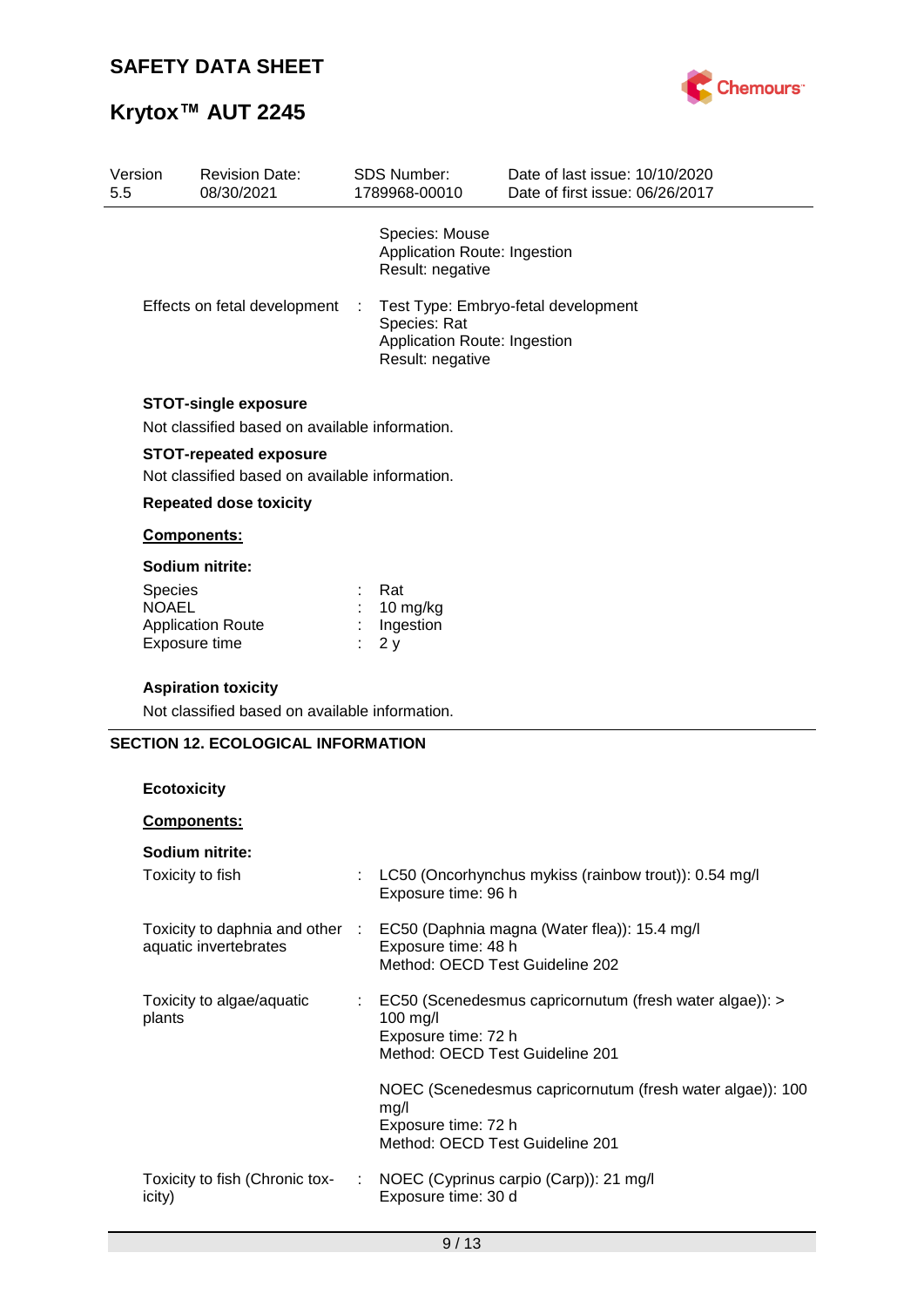

# **Krytox™ AUT 2245**

| Version<br><b>Revision Date:</b><br>08/30/2021<br>5.5 |                                                                                                   | <b>SDS Number:</b><br>1789968-00010 |                                       | Date of last issue: 10/10/2020<br>Date of first issue: 06/26/2017 |  |  |
|-------------------------------------------------------|---------------------------------------------------------------------------------------------------|-------------------------------------|---------------------------------------|-------------------------------------------------------------------|--|--|
|                                                       |                                                                                                   |                                     | Method: OECD Test Guideline 210       |                                                                   |  |  |
| ic toxicity)                                          | Toxicity to daphnia and other : NOEC (Penaeid Shrimp): 9.86 mg/l<br>aquatic invertebrates (Chron- |                                     | Exposure time: 80 d                   |                                                                   |  |  |
|                                                       | Toxicity to microorganisms                                                                        | ÷.                                  | EC50: 281 mg/l<br>Exposure time: 48 h |                                                                   |  |  |
|                                                       | Persistence and degradability<br>No data available                                                |                                     |                                       |                                                                   |  |  |
|                                                       | <b>Bioaccumulative potential</b><br>No data available                                             |                                     |                                       |                                                                   |  |  |
|                                                       | <b>Mobility in soil</b><br>No data available                                                      |                                     |                                       |                                                                   |  |  |
|                                                       | Other adverse effects<br>No data available                                                        |                                     |                                       |                                                                   |  |  |

# **SECTION 13. DISPOSAL CONSIDERATIONS**

### **Disposal methods**

| Waste from residues    | Dispose of in accordance with local regulations.                                                                                                               |
|------------------------|----------------------------------------------------------------------------------------------------------------------------------------------------------------|
| Contaminated packaging | Empty containers should be taken to an approved waste<br>handling site for recycling or disposal.<br>If not otherwise specified: Dispose of as unused product. |

### **SECTION 14. TRANSPORT INFORMATION**

#### **International Regulations**

## **UNRTDG**

Not regulated as a dangerous good

#### **IATA-DGR** Not regulated as a dangerous good

# **IMDG-Code**

Not regulated as a dangerous good

# **Transport in bulk according to Annex II of MARPOL 73/78 and the IBC Code**

Not applicable for product as supplied.

# **Domestic regulation**

| <b>49 CFR</b>        |                                                                        |
|----------------------|------------------------------------------------------------------------|
| UN/ID/NA number      | $:$ UN 3077                                                            |
| Proper shipping name | Environmentally hazardous substance, solid, n.o.s.<br>(Sodium nitrite) |
| Class                | : 9                                                                    |
| Packing group        | Ш<br><b>.</b>                                                          |
| Labels               | $\therefore$ CLASS 9                                                   |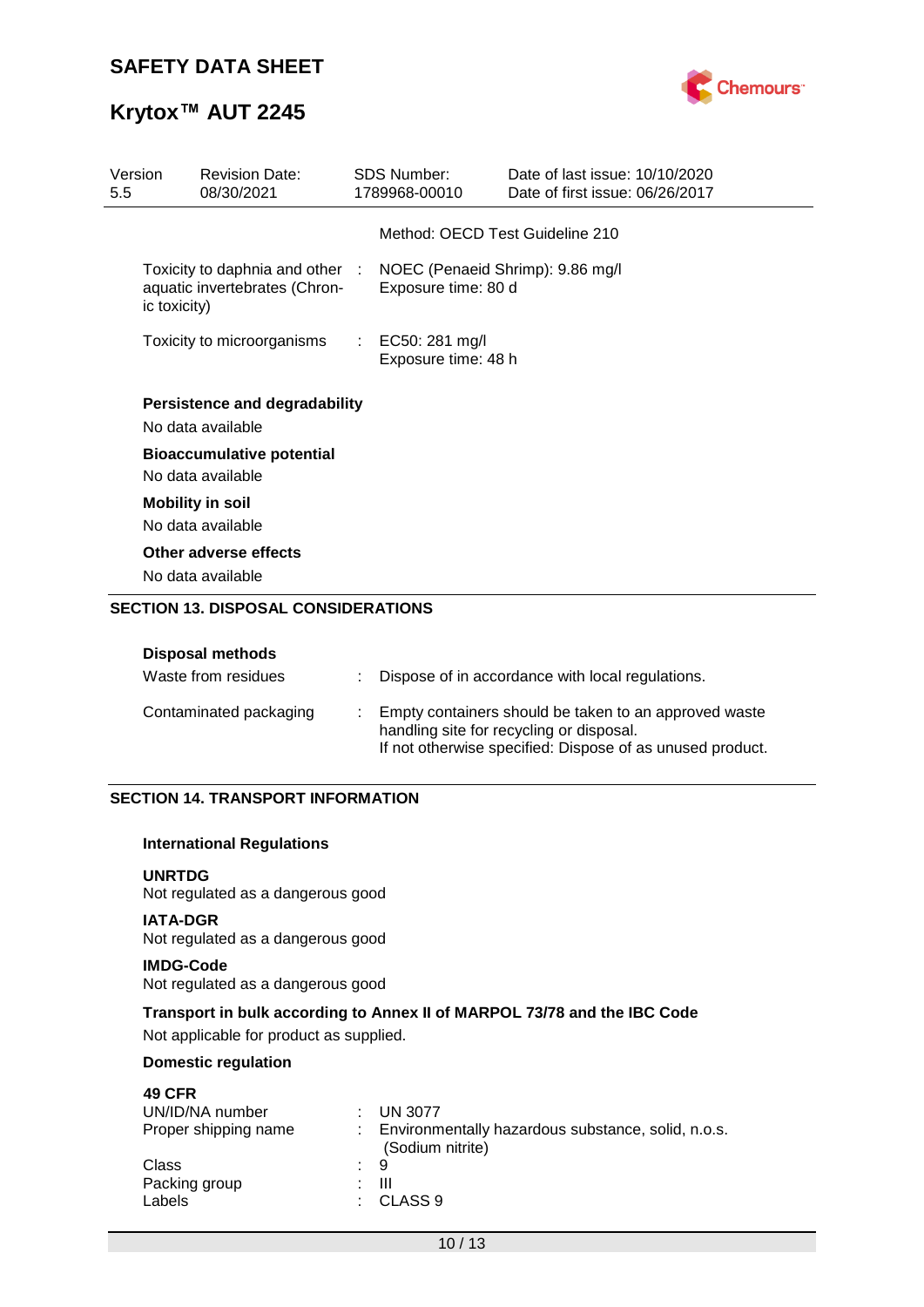

# **Krytox™ AUT 2245**

| Version                           | <b>Revision Date:</b> | <b>SDS Number:</b> | Date of last issue: 10/10/2020                                                                                         |
|-----------------------------------|-----------------------|--------------------|------------------------------------------------------------------------------------------------------------------------|
| 5.5                               | 08/30/2021            | 1789968-00010      | Date of first issue: 06/26/2017                                                                                        |
| <b>ERG Code</b><br><b>Remarks</b> | Marine pollutant      | $\div$ 171<br>no   | THE ABOVE INFORMATION ONLY APPLIES TO PACKAGE<br>SIZES WHERE THE HAZARDOUS SUBSTANCE MEETS<br>THE REPORTABLE QUANTITY. |

#### **Special precautions for user**

The transport classification(s) provided herein are for informational purposes only, and solely based upon the properties of the unpackaged material as it is described within this Safety Data Sheet. Transportation classifications may vary by mode of transportation, package sizes, and variations in regional or country regulations.

## **SECTION 15. REGULATORY INFORMATION**

#### **CERCLA Reportable Quantity**

| <b>Components</b> | CAS-No.   | Component RQ | Calculated product RQ |
|-------------------|-----------|--------------|-----------------------|
|                   |           | (lbs)        | (lbs)                 |
| Sodium nitrite    | 7632-00-0 | 100          | 5050                  |

#### **SARA 304 Extremely Hazardous Substances Reportable Quantity**

This material does not contain any components with a section 304 EHS RQ.

#### **SARA 302 Extremely Hazardous Substances Threshold Planning Quantity**

This material does not contain any components with a section 302 EHS TPQ.

| SARA 311/312 Hazards        | $:$ No SARA Hazards                                                                                       |           |              |  |
|-----------------------------|-----------------------------------------------------------------------------------------------------------|-----------|--------------|--|
| <b>SARA 313</b>             | The following components are subject to reporting levels es-<br>tablished by SARA Title III, Section 313: |           |              |  |
|                             | Sodium nitrite                                                                                            | 7632-00-0 | $>= 1 - 5%$  |  |
| <b>US State Regulations</b> |                                                                                                           |           |              |  |
| Pennsylvania Right To Know  |                                                                                                           |           |              |  |
| <b>PFPE</b> fluid           |                                                                                                           |           | Trade secret |  |
| Fluoropolymer               |                                                                                                           |           | Trade secret |  |

#### **California Prop. 65**

WARNING: This product can expose you to chemicals including Pentadecafluorooctanoic acid, which is/are known to the State of California to cause birth defects or other reproductive harm. For more information go to www.P65Warnings.ca.gov. Note to User: This product is not made with PFOA nor is PFOA intentionally present in the product; however, it is possible that PFOA may be present as an impurity at background (environmental) levels.

Sodium nitrite 7632-00-0

#### **California List of Hazardous Substances**

Sodium nitrite 7632-00-0

#### **Additional regulatory information**

Sodium nitrite 7632-00-0

The United States Environmental Protection Agency (USEPA) has established a Significant New Use Rule (SNUR) for one of the components in this product. See 40 CFR § 721.4740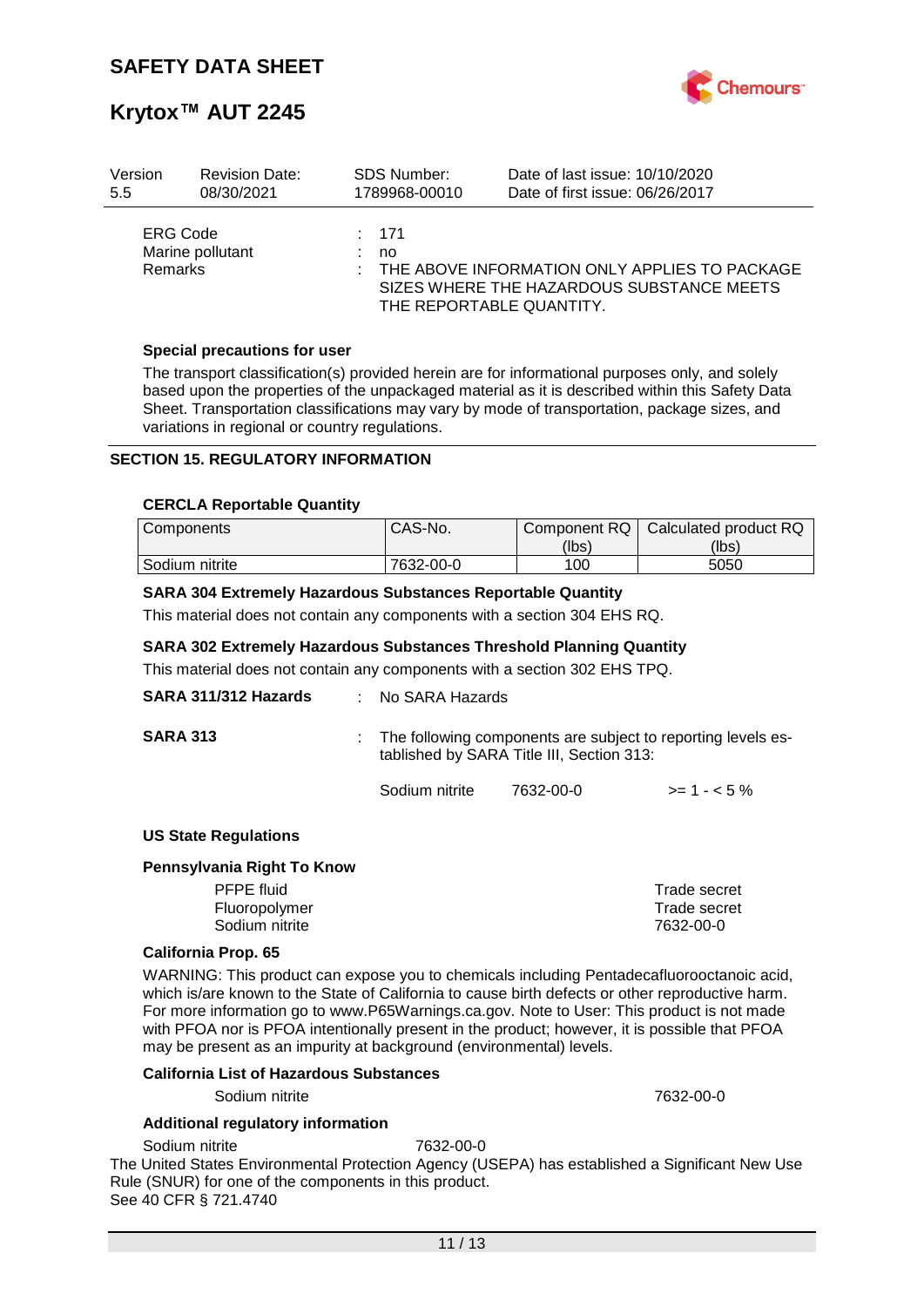

# **Krytox™ AUT 2245**

| Version | <b>Revision Date:</b> | SDS Number:   | Date of last issue: 10/10/2020  |
|---------|-----------------------|---------------|---------------------------------|
| 5.5     | 08/30/2021            | 1789968-00010 | Date of first issue: 06/26/2017 |

### **SECTION 16. OTHER INFORMATION**









HMIS® ratings are based on a 0-4 rating scale, with 0 representing minimal hazards or risks, and 4 representing significant hazards or risks. The "\*" represents a chronic hazard, while the "/" represents the absence of a chronic hazard.

Krytox™ and any associated logos are trademarks or copyrights of The Chemours Company FC, LLC.

Chemours™ and the Chemours Logo are trademarks of The Chemours Company. Before use read Chemours safety information.

For further information contact the local Chemours office or nominated distributors.

#### **Full text of other abbreviations**

| <b>ACGIH</b>     | : USA. ACGIH Threshold Limit Values (TLV)                                                      |
|------------------|------------------------------------------------------------------------------------------------|
| <b>NIOSH REL</b> | : USA. NIOSH Recommended Exposure Limits                                                       |
| OSHA Z-1         | USA. Occupational Exposure Limits (OSHA) - Table Z-1 Lim-<br>its for Air Contaminants          |
| OSHA Z-2         | : USA. Occupational Exposure Limits (OSHA) - Table Z-2                                         |
| ACGIH / TWA      | : 8-hour, time-weighted average                                                                |
| ACGIH / STEL     | : Short-term exposure limit                                                                    |
| ACGIH / C        | $\therefore$ Ceiling limit                                                                     |
| NIOSH REL / TWA  | : Time-weighted average concentration for up to a 10-hour<br>workday during a 40-hour workweek |
| NIOSH REL / ST   | : STEL - 15-minute TWA exposure that should not be exceeded<br>at any time during a workday    |
| NIOSH REL / C    | : Ceiling value not be exceeded at any time.                                                   |
| OSHA Z-1 / TWA   | : 8-hour time weighted average                                                                 |
| OSHA Z-2 / TWA   | 8-hour time weighted average                                                                   |
|                  |                                                                                                |

AIIC - Australian Inventory of Industrial Chemicals; ASTM - American Society for the Testing of Materials; bw - Body weight; CERCLA - Comprehensive Environmental Response, Compensation, and Liability Act; CMR - Carcinogen, Mutagen or Reproductive Toxicant; DIN - Standard of the German Institute for Standardisation; DOT - Department of Transportation; DSL - Domestic Substances List (Canada); ECx - Concentration associated with x% response; EHS - Extremely Haz-